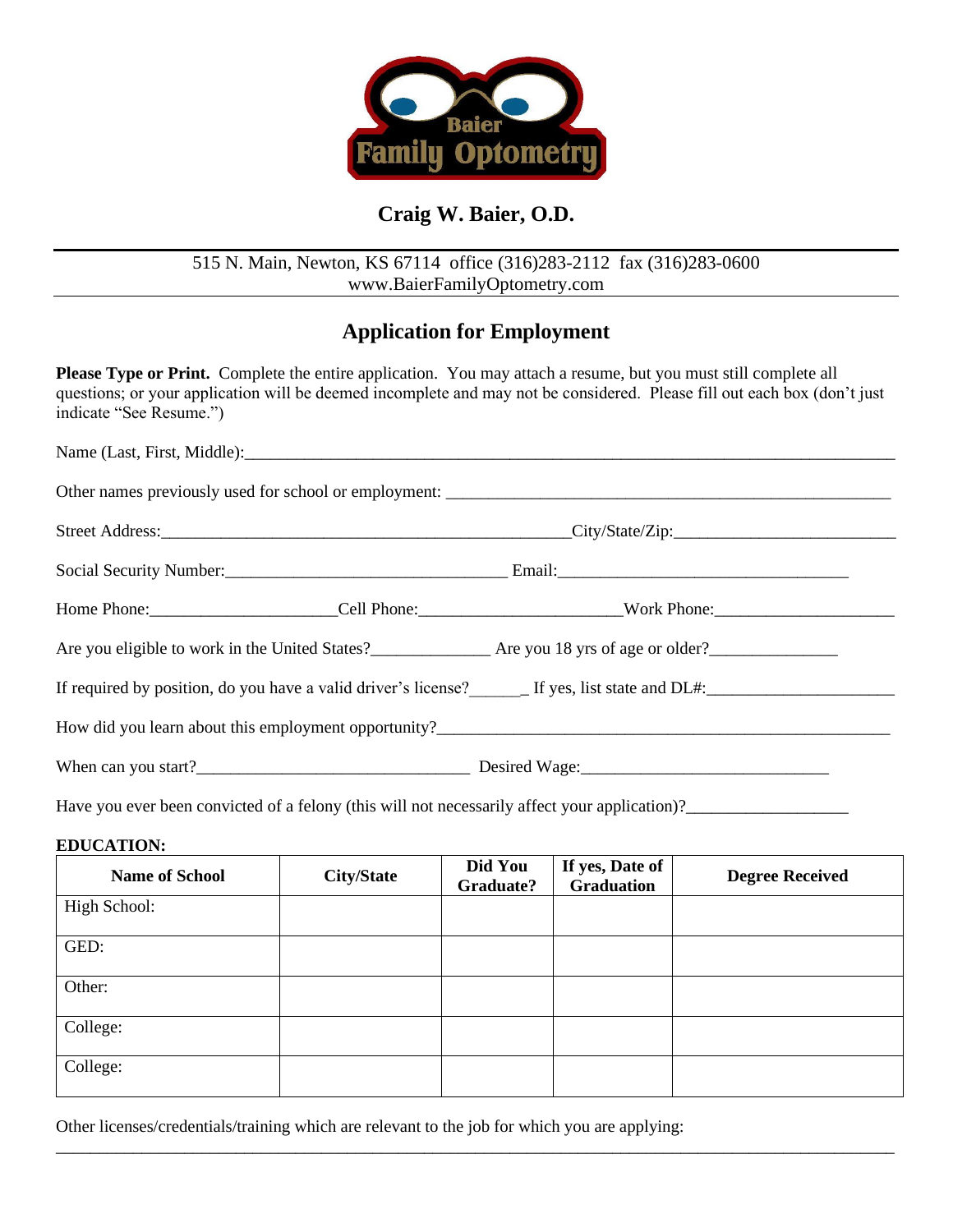**SKILLS:** Please list technical skills, clerical skills, trade skills, etc., relevant to this position. Include relevant computer systems and software packages of which you have a working knowledge, and note your level of proficiency (basic, intermediate, expert)

### **EMPLOYMENT HISTORY:** Summarize your employment history for the past 10 yrs starting with the most recent position:

| Company | <b>Start/End Dates</b> | <b>Salary</b> | <b>Duties</b> | <b>Reason for Leaving</b> |
|---------|------------------------|---------------|---------------|---------------------------|
|         |                        |               |               |                           |
|         |                        |               |               |                           |
|         |                        |               |               |                           |
|         |                        |               |               |                           |
|         |                        |               |               |                           |
|         |                        |               |               |                           |
|         |                        |               |               |                           |
|         |                        |               |               |                           |
|         |                        |               |               |                           |
|         |                        |               |               |                           |
|         |                        |               |               |                           |
|         |                        |               |               |                           |
|         |                        |               |               |                           |
|         |                        |               |               |                           |
|         |                        |               |               |                           |
|         |                        |               |               |                           |
|         |                        |               |               |                           |
|         |                        |               |               |                           |
|         |                        |               |               |                           |
|         |                        |               |               |                           |
|         |                        |               |               |                           |
|         |                        |               |               |                           |
|         |                        |               |               |                           |
|         |                        |               |               |                           |
|         |                        |               |               |                           |

May we contact the above named employers?\_\_\_\_\_\_\_\_\_\_\_\_\_\_\_\_\_\_\_\_\_\_\_\_\_\_\_\_

#### **REFERENCES:**

| <b>Name</b> | <b>Phone Number</b> | <b>Address</b> | Relationship |
|-------------|---------------------|----------------|--------------|
|             |                     |                |              |
|             |                     |                |              |
|             |                     |                |              |
|             |                     |                |              |
|             |                     |                |              |
|             |                     |                |              |